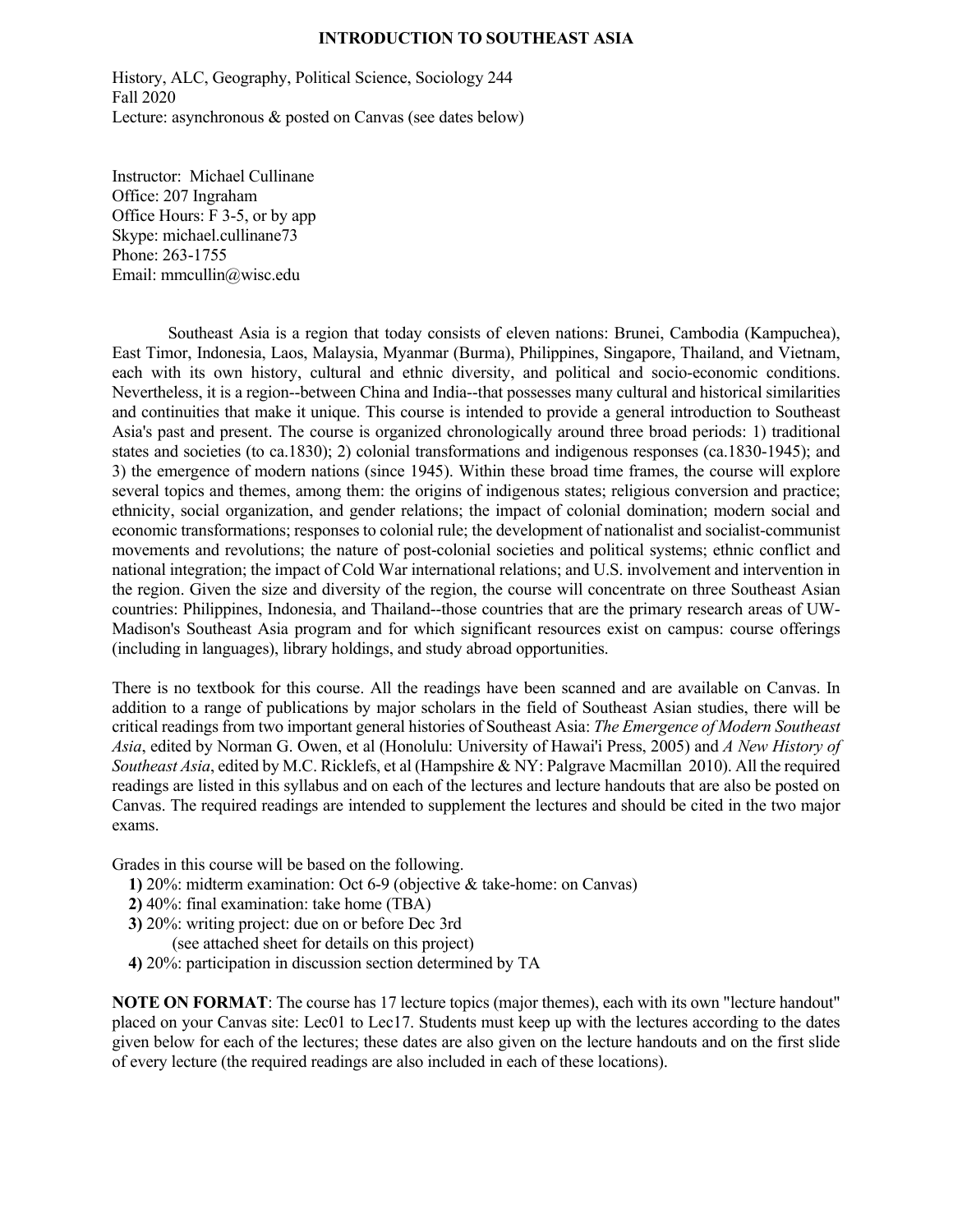### **COURSE OUTLINE AND READING ASSIGNMENTS**

**\*** - indicates reading materials available on Canvas

## **I. TRADITIONAL STATES & SOCIETIES: SOUTHEAST ASIA TO ca.1830**

#### **INTRODUCTION**

*Lecture 01 - to be completed by September 3*

 READINGS: **\*** Ricklefs, et al, *A New History of Southeast Asia* (2010): 1-17.  **\*** Owen, el al, *Emergence of Modern Southeast Asia* (2005): xvii-xxiii, 1-15, 19-34.

## **SOUTHEAST ASIA TO 1500**

*Lecture 02 - to be completed by September 10*

 READINGS: **\*** Ricklefs, et al, *A New History of Southeast Asia* (2010): 18-35 (Early State Formation) & 36-68 (`Classical' States at their Height).

## **"GALACTIC" POLITIES & PRECOLONIAL SOCIAL ORGANIZATION**

*Lecture 03 - to be completed by September 17*

 READINGS: **\*** A. Reid, "Social Organization" in *Southeast Asia in the Age of Commerce*, Volume 1 (1985): 120-172.

# **EARLY MODERN "GALACTIC" POLITIES: MAINLAND: ca.1500-ca.1830**

*Lecture 04 - to be completed by September 24*

 READINGS: **\*** Ricklefs, *A New History of Southeast Asia* (2010): 92-110 (Rise of New States - Mainland) & 134-149 (Early Modern Southeast Asian States" - emphasis on Konbaung, Chakri, Nguyen).

# **MARITIME SOUTHEAST ASIA & EUROPEAN ADVANCES: 1500-1830**

*Lecture 05 - to be completed by October 1*

 READINGS: **\*** Ricklefs, *A New History of Southeast Asia* (2010): 110-115 (Rise of New States - Maritime); 127-133 (Non-Indigenous Actors - Maritime); & 149-164 (Early Modern Southeast Asian States - Maritime)  **\*** See Chronology of European Penetration (Lecture 05 slides)

## **RELIGIONS & RELIGIOUS LIFE**

*Lecture 06 - to be completed by October 6 (on midterm)*

READINGS: **\*** Owen, et al, *Emergence of Modern Southeast Asia* (2005): 35-51.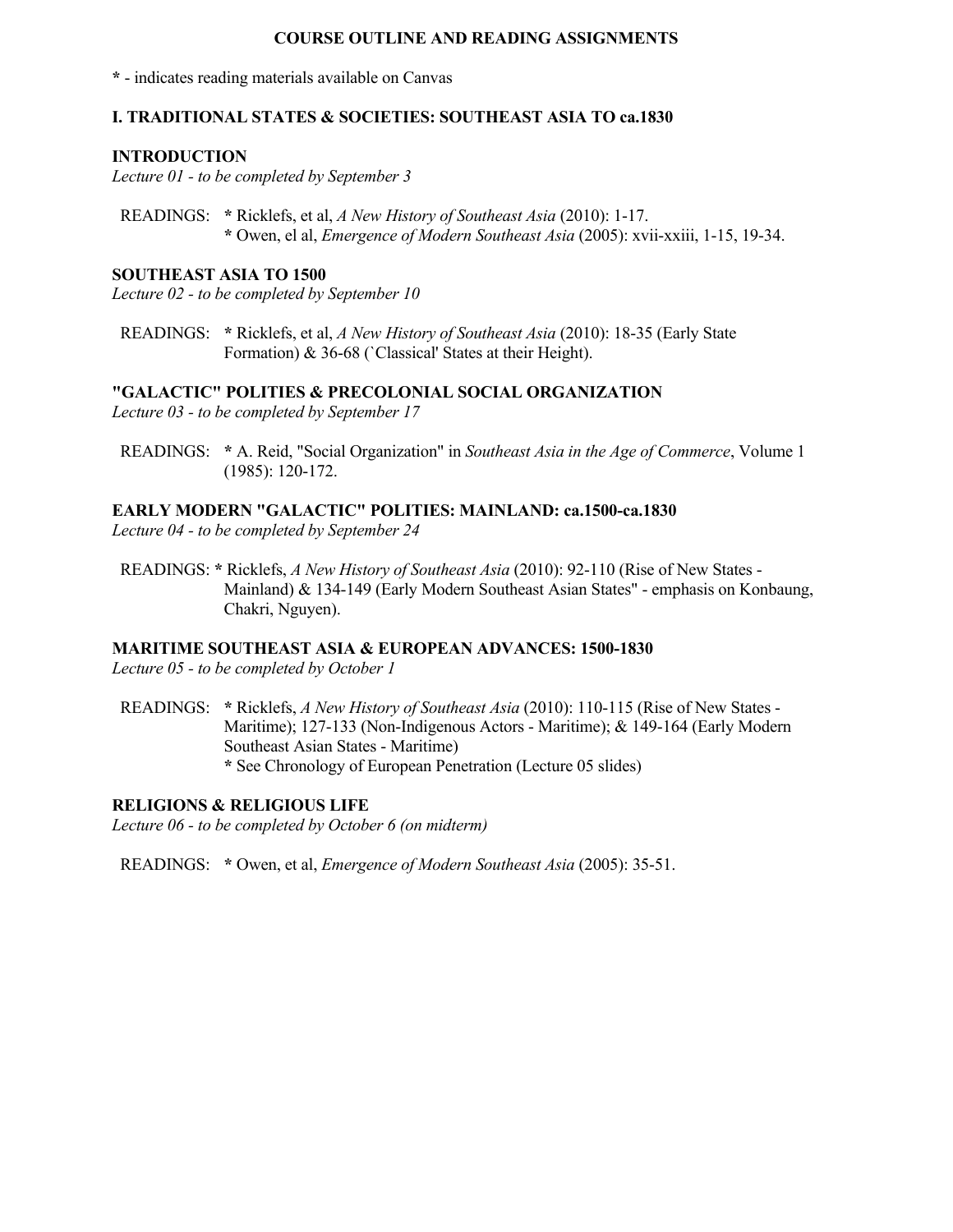## **MIDTERM EXAMINATION: Objective Part: on Canvas: October 6 Take-Home Part: Distributed on Canvas: October 6 Take-Home Part: Due Back on Canvas: October 9**

# **II. COLONIAL TRANSFORMATIONS & INDIGENOUS RESPONSES TO 1945**

#### **OVERVIEW:**

# **CONQUESTS, COLONIAL STATES, & HIGH COLONIALISM: ca.1800-1945**

*Lecture 07 - to be completed by October 12*

 READINGS: **\*** Owen, el al, *Emergence of Modern Southeast Asia* (2005): 161-251 (Globalization & Economic Change).

#### **OVERVIEW:**

#### **INDIGENOUS RESPONSES, NATIONALISM, & JAPANESE OCCUPATION** *Lecture 08 - to be completed by October 15*

 READINGS: **\*** Owen, el al, *Emergence of Modern Southeast Asia* (2005): 252-279 (Channels of Change).

# **III. THE EMERGENCE OF THREE MODERN NATIONS**

## **PHILIPPINES CONFRONTING THREE EMPIRES: SPANISH, AMERICAN, JAPANESE**

 READINGS: **\*** Owen, et al, *Emergence of Modern Southeast Asia* (2005): 147-157 (Spanish Rule); 283- 285 (Nationalism); 285-291 (American Rule; Japanese Occupation).

#### **SPANISH RULE: 1565-1898**

.

*Lecture 09 - to be completed by October 16*

#### **RISE OF FILIPINO NATIONALISM TO 1898**

*Lecture 10 - to be completed by October 22*

# **AMERICAN RULE & JAPANESE OCCUPATION: 1898-1946**

*Lecture 11 - to be completed by October 27*

 READINGS: **\*** P.N. Abinales and D. Amoroso, "The Filipino Colonial State, 1902-1946" in *State and Society in the Philippines* (2005): 134-166.

#### **PHILIPPINE REPUBLIC: ELITE DEMOCRACY & AUTHORITARIAN RULE**

*Lecture 12 - to be completed by November 3*

 READINGS: **\*** Owen, et al, *Emergence of Modern Southeast Asia* (2005): 291-295, 455-467 (Since 1972).

> **\*** P.N. Abinales & D. Amoroso, "Twenty-first century Philippine politics" in *State and Society in the Philippines* (2005): 266-307.

> **\*** A. McCoy, "Philippine populism: local violence and global context in the rise of a Filipino strongman" *Surveillance & Society*, 2017: 514-522.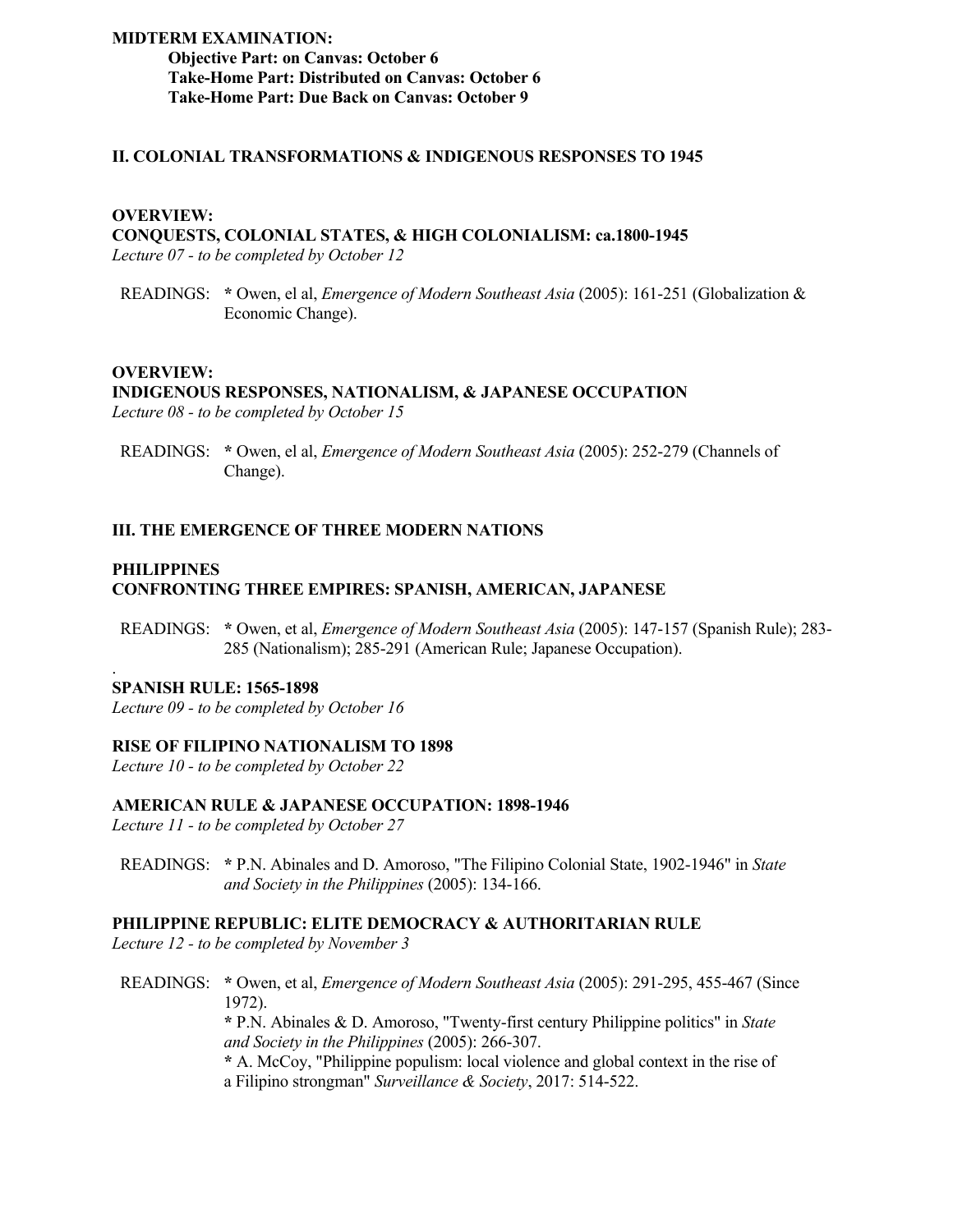# **INDONESIA**

#### **NETHERLANDS INDIES: INDONESIA IN THE MAKING**

*Lecture 13 - to be completed by November 10*

READINGS: **\*** Owen, et al, *Emergence of Modern Southeast Asia* (2005): 123-136.

#### **EMERGING INDONESIAN NATIONALISM: 1900-1949**

*Lecture 14 - to be completed by November 12*

 READINGS **\*** Owen, et al, *Emergence of Modern Southeast Asia* (2005): 296-308 (Becoming Indonesia).  **\*** A. Reid, "Indonesia: Revolution without Socialism" in *Asia - The Winning of Independence*, edited by R. Jeffery (1981): 113-157.

# **INDONESIA: GUIDED DEMOCRACY, NEW ORDER,** *DEMOKRASI*

*Lecture 15 - to be completed by November 19*

 READINGS: **\*** Owen, et al, *Emergence of Modern Southeast Asia* (2005): 308-311, 431-447.  **\*** J.S. Davidson, "Dilemmas of democratic consolidation in Indonesia" in *The Pacific Review*, 7/2009: 293-310.  **\*** E. Aspinall & M. Mietzner, "Indonesian politics in 2014: democracy's close call"  *Bulletin of Indonesian Economic Studies*, 2014: 347-369.  **\*** M. Mietzner, "Indonesia in 2016: Jokowi's Presidency between elite consolidation and extra-parliamentary opposition" *Asian Survey*, 2017: 165-172.

#### **THAILAND**

## **AVOIDING COLONIALISM--OVERCOMING THE MONARCHY: TO 1946**

*Lecture 16 - to be completed by December 3*

 READINGS: **\*** Owen, et al, *The Emergence of Southeast Asia* (2005): 93-105 (review), 350-355.  **\*** Thongchai W. & E. Tagliacozzo, "Gradations of colonialism in SE Asia's `in-between' places'" in *Routledge Handbook of SE Asian History*, ed by N.G. Owen, 2014: 36-38.

## **THANKSGIVING BREAK: November 26-30**

 **WRITING PROJECTS DUE: On or Before: December 3rd (on Canvas)**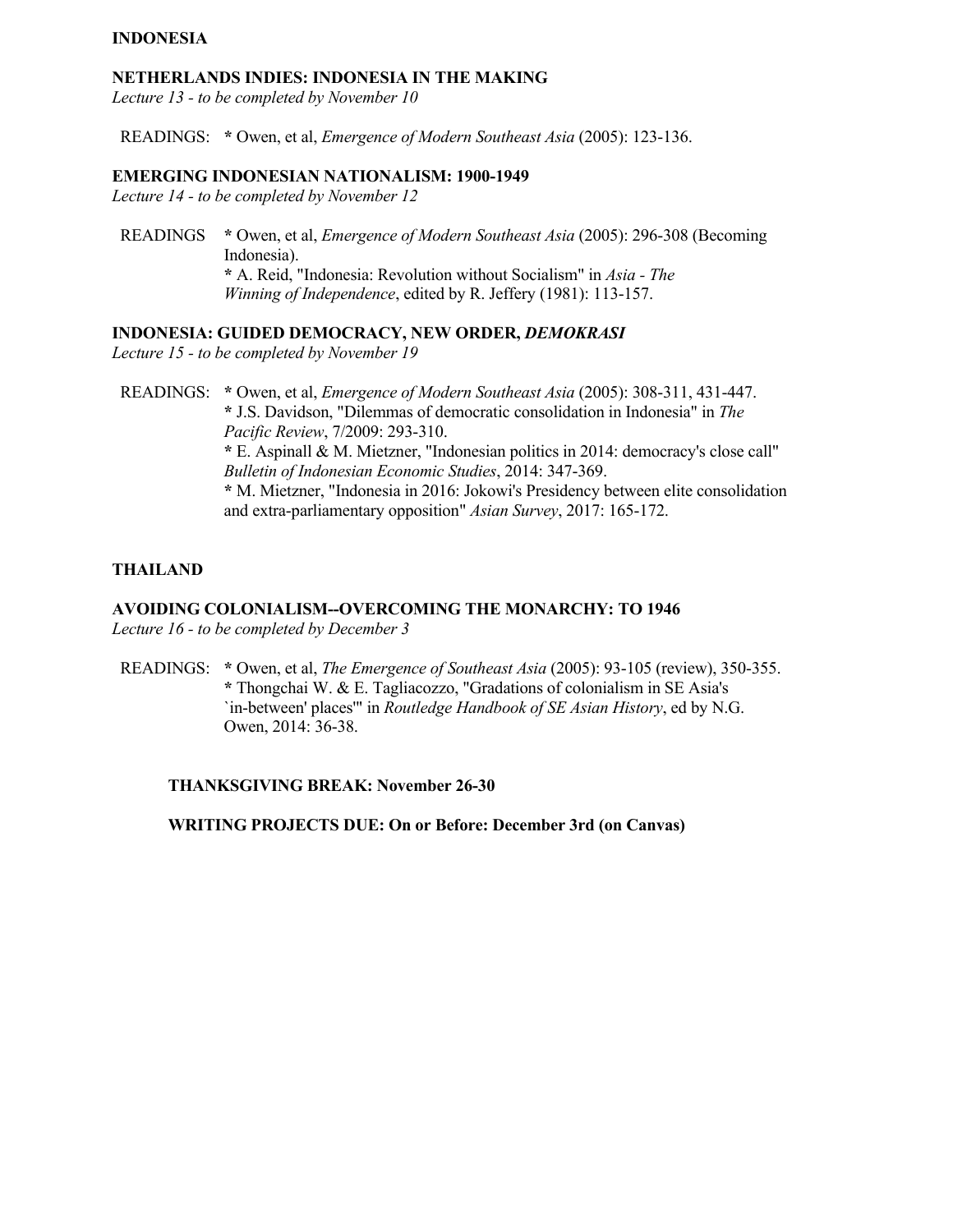# **THAILAND**

#### **MILITARY RULE, "NETWORK MONARCHY" & POPULAR DEMOCRACY**

*Lecture 17 - to be completed by December 10*

 READINGS: **\*** Owen, *Emergence of Modern Southeast Asia* (2005): 355-360, 448-454.  **\*** C. Baker & Pasuk P., "Politics, 1970s onward" in *A History of Thailand* (2005): 230-262.  **\*** Thongchai W., "*Hok Tula*: Breaking the Silence of a Country's Traumatic Past"  *Communiqué*, November/December 1996: 7-8.  **\*** D. McCargo, "Network monarchy and legitimacy crises in Thailand" *The Pacific Review*, 2005: 499-519.  **\*** A. Walker, "Political society, civil society, and democracy" in *Thailand's Political Peasants* (Wisconsin, 2012): 210-232.  **\*** Thongchai W., "The anti-democratic roots of Thai protesters" *Al Jezeera*, 12/26/2013.

**\*\*\*\*\***

Learning goals: by the end of the course, students should be able

**\*** to demonstrate knowledge of SE Asia's past and present, in particular Indonesia, Thailand, and the Philippines.

**\*** to analyze the information presented within a comparative and interdisciplinary framework.

**\*** to develop more effective oral and writing skills.

*Note to Students*: This course meets as a group for 4 hours per week and carries the expectation that you will spend an average of 2 hours outside of class for every hour in the classroom. As such, please plan to allot an average of 8 hours a week for reading, writing, and preparing for discussions, and/or for studying for exams.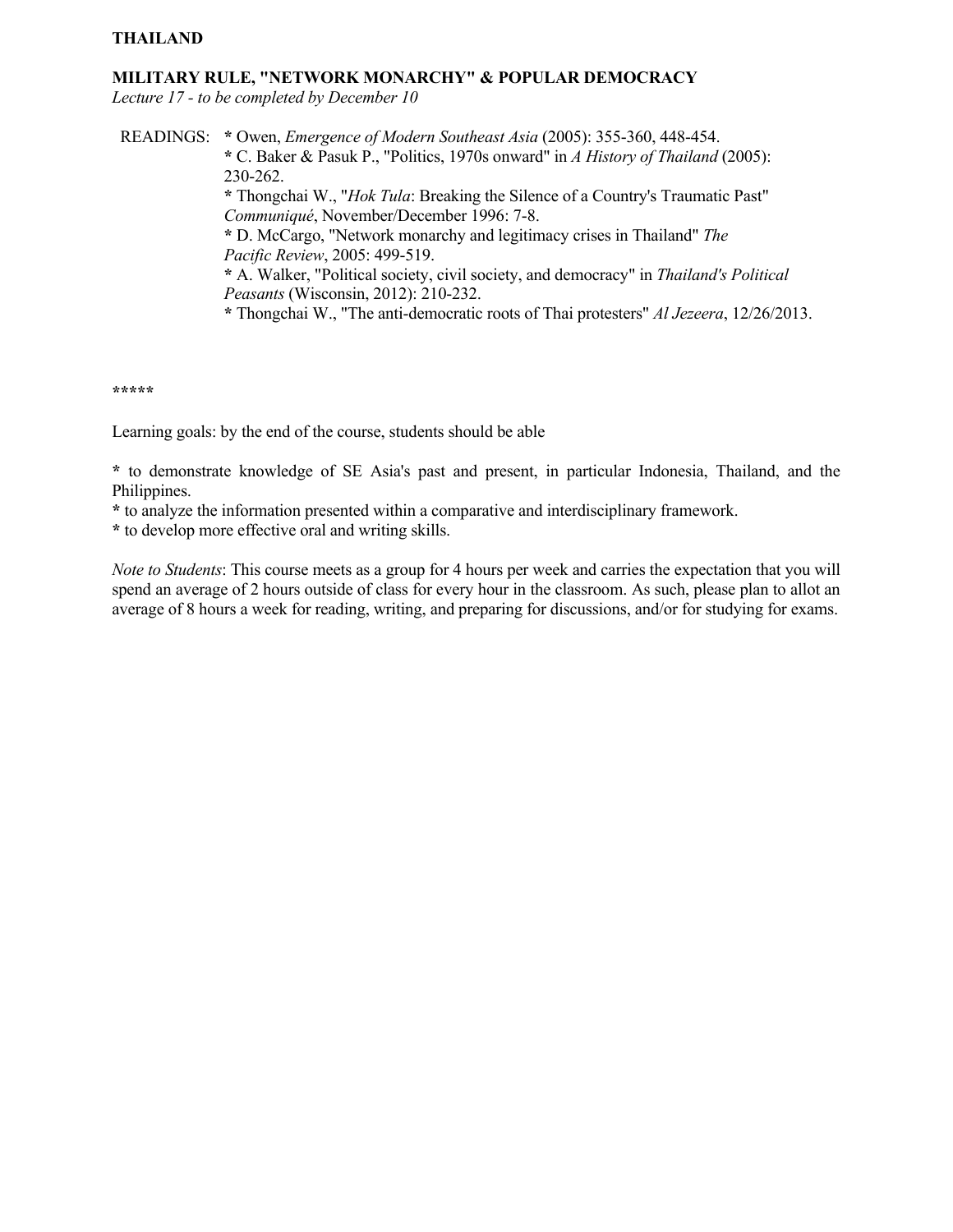#### **REQUIRED WRITING PROJECT**

 All students in the course are required to write an essay based on **two** works of fiction from one country of your choice. This writing project -- a five-page essay -- will make up 30% of your grade and must be submitted **on or before December 3th**. You will read **two novels or collections of short stories** from the list below. Note that the books are organized by countries; select one country and read the two books.

 *Dusk*, by F. Sionil José (also titled: *Po-on*) (Philippines)  *When the Rainbow Goddess Wept*, by Cecilia Manguerra Brainard (Philippines)

 *This Earth of Mankind*, by Pramoedya Ananta Toer (Indonesia)  *Child of All Nations*, by Pramoedya Ananta Toer (Indonesia)

 *Voices from the Thai Countryside*, by Samruan Singh, trans by K Bowie (Thailand)  *The Lioness in Bloom*, various author, trans by S.F. Kepner (Thailand)

These books are available for purchase at the University Book Store, or can be read in the reserve reading room of the College Library (Helen C. White Building). You can also order the books from an online dealer. We will attempt to scan all the books and place them on Canvas.

**What to do?** Read the stories and think about the societies depicted and about the issues and themes raised by the authors, particularly those that you find interesting and comparable. There is no single approach or required content for the essay; you will be graded on your ability to construct a coherent essay around the themes you select. **This is not a book review project and your essay is NOT aimed at "what the book is about." In addition, the themes you select do not have to relate to the materials or topics presented in the lectures and other readings for the course**. The essay should begin with a brief overview of the two books (two paragraphs), followed by your response to what you have read (the rest of the essay). Other than the first two paragraphs, you are not expected to write on what the books are about; you are expected to find one or two comparable themes and write an essay discussing them. Your response can be personal or academic, but your essay should draw comparatively from the two books and provide a description and analysis of the themes you have selected. The idea is to select issues and themes of interest to you and to write an essay focused on these. To assist you in this effort, some possible issues and themes are suggested below. You can focus on one or more of the themes below, or totally ignore all of them and take your own approach to the books you read.

- **\*\*** Social organization (social or class structure, gender relations, formal and informal relationships among people; role of children, the elderly).
- **\*\*** Economic conditions (economic activities and pressures of everyday life; who dominates the economies? how do people make a living/survive?).
- **\*\*** Political conditions (power relationships; relationships with local, regional, and national governments and the state; role/influence of political leaders; everyday politics of the locality).
- **\*\*** Religious life (role of religion and religious functionaries; various forms of religious practice; the influence of religion on people's everyday lives).
- **\*\*** Cultural life (formal and informal cultural activities -- festivals, ritual ceremonies, games, leisure-time recreation and entertainment; material culture/possessions; lifestyle and daily life).
- **\*\*** Major life crises and conflicts experience by the subjects of the books.
- **\*\*** The impact of outside events on people's lives